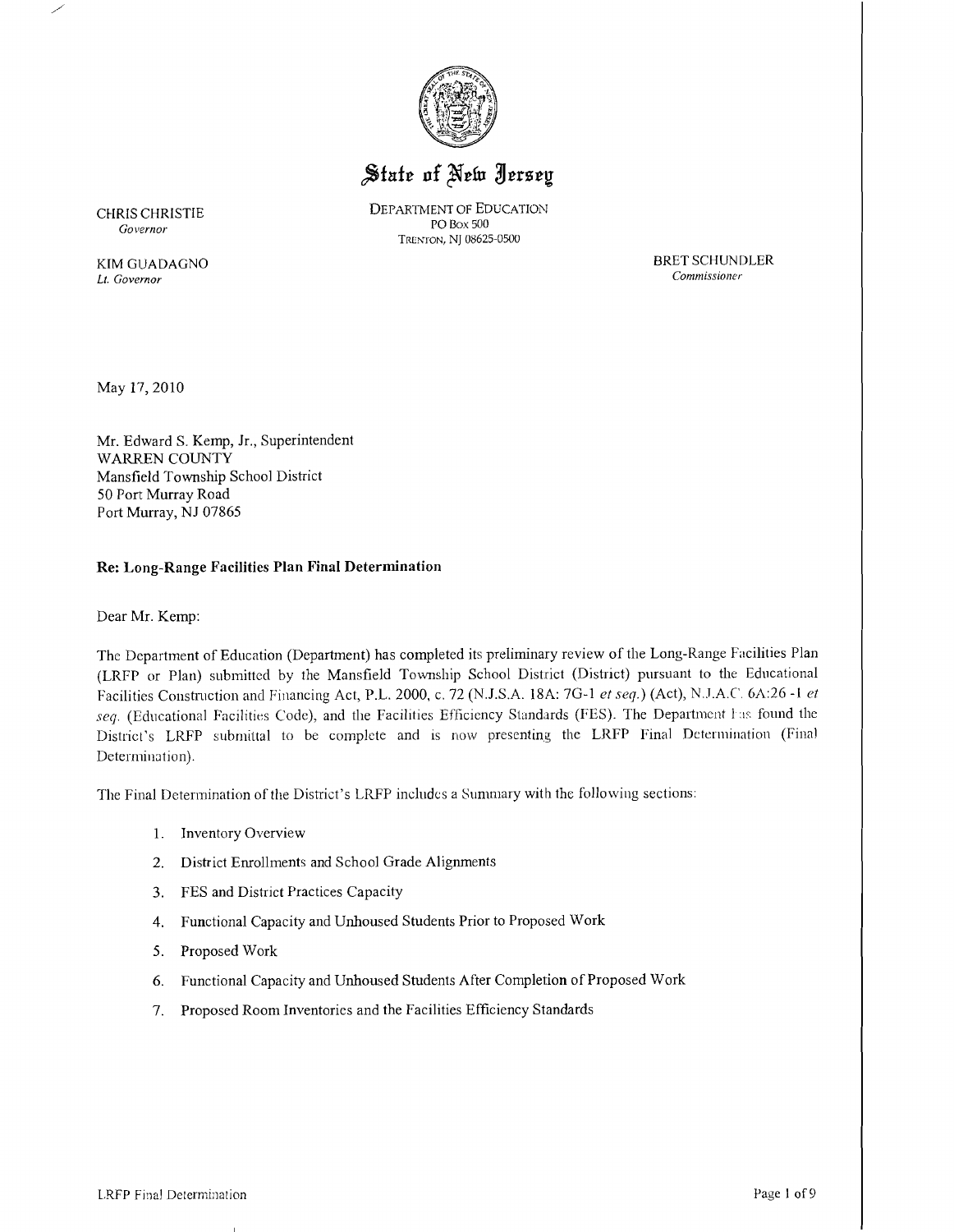Major LRFP approval issues include the adequacy of the LRFP's proposed enrollments, school capacities, and educational spaces. Approval of the LRFP, and any projects and costs listed therein, does not imply approval of an individual school facilities project or its corresponding costs and eligibility for State support under the Act. Similarly, approval of the LRFP does not imply approval of portions of the Plan that are inconsistent with the Department's FES and proposed building demolition or replacement. Determination of preliminary eligible costs and final eligible costs will be made at the time of the approval of a particular school facilities project pursuant to N.J.S.A. 18A:7G-5. The District must submit a feasibility study as part of the school facilities project approval process, pursuant to N.J.S.A. 18A:7G-7b, to support proposed building demolition or replacement. The feasibility study should demonstrate that a building might pose a risk to the safety of the occupants after rehabilitation or that rehabilitation is not cost-effective.

Following the approval of the LRFP, the District may submit an amendment to the approved LRFP for Department review.. Unless and until an amendment to the LRFP is submitted to and approved by the Commissioner of the Department pursuant to N.J.S.A. 18A:7G-4(c), the approved LRFP shall remain in effect. The District may proceed with the implementation of school facilities projects that are consistent with the approved LRFP whether or not the school facilities project contains square footage that may be ineligible for State support.

We trust that this document will adequately explain the Final Determination and allow the District to move forward with the initiation of projects within its LRFP. Please contact Frank LoDolce at the Office of School Facilities at (609) 292-7078 with any questions or concerns that you may have.

Sincerely,

.<br>مر<br>/ .;:-:' */1"*'/ ,/' *f-T-f* /~--//

Bret Schundler Commissioner

Enclosure

c: Chief of Staff

Dr. Kevin Brennan, Executive Warren County Superintendent Bernard E. Piaia, Director, School Facilities, Office of the Chief of Staff Susan Kutner, Director, Policy and Planning, School Facilities, Office of the Chief of Staff Anthony Brun, Manager, School Facilities, Office of the Chief of Staff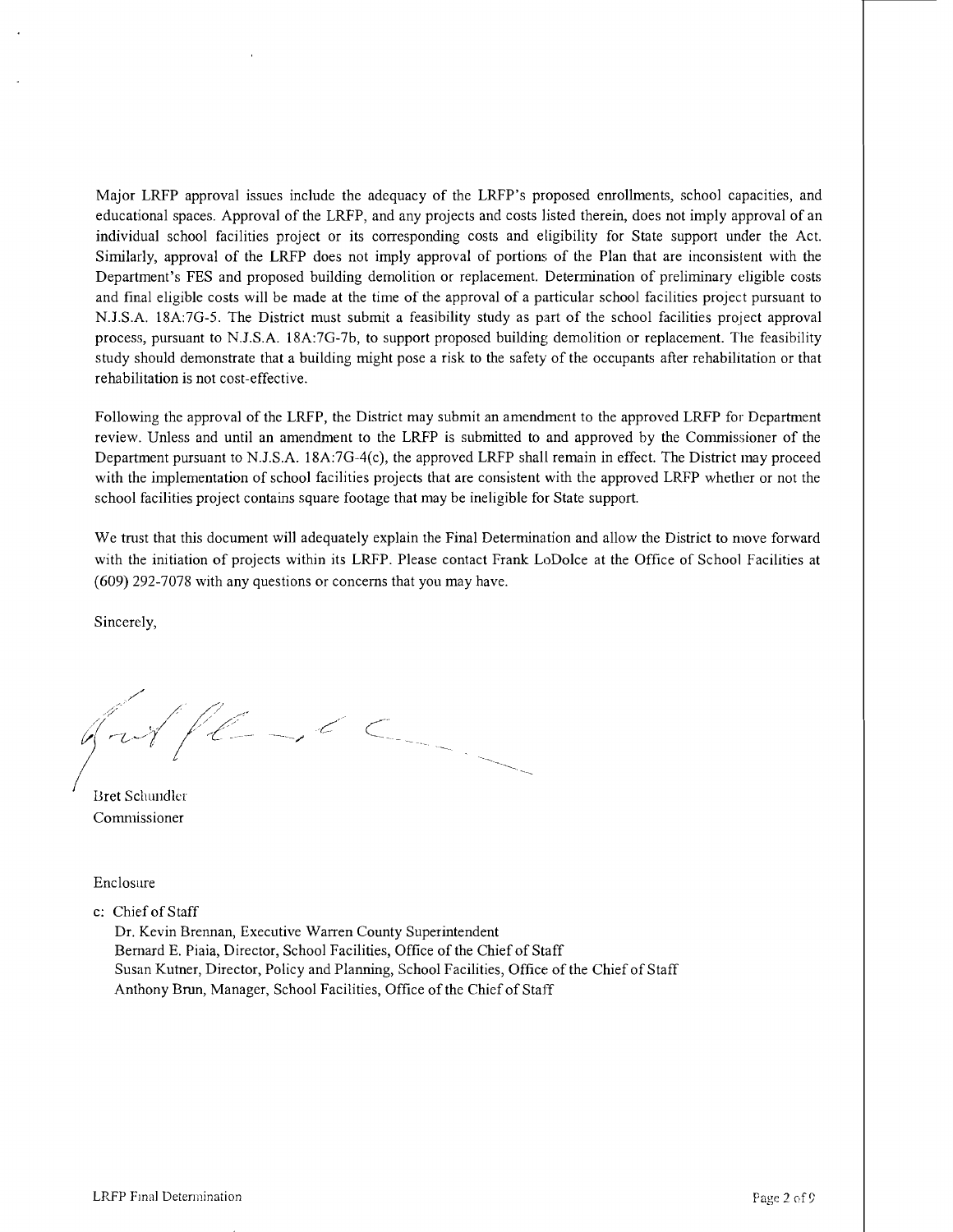## LONG-RANGE FACILITIES PLAN

## **Final Determination Summary**

Mansfield Township School District

The Department of Education (Department) has completed its review of the Long-Range Facilities Plan (LRFP or Plan) submitted by the Mansfield Township School District (District) pursuant to the Educational Facilities Construction and Financing Act, P.L. 2000, *c.72* (N.J.S.A. 18A:7G-1 *et seq.*) (Act), N.J.A.C. 6A:26-1 et seq. (Educational Facilities Code), and the Facilities Efficiency Standards (FES).

This is the Department's Final Determination Summary (Summary) of the LRFP. The Summary is based on the standards set forth in the Act, the Educational Facilities Code, the FES, District entered data in the LRFP and Project Application and Tracking System (LRFP website), and District supplied supporting documentation. The Summary consists of seven sections. The referenced reports in *italic* text are standard LRFP reports available on the Department's LRFP website.

#### 1. Inventory Overview

The District provides services for students in grades K-6. The predominant existing school grade configuration is K-6. The predominant proposed school grade configuration is K-6. The District is classified as an "Under 55" district for funding purposes.

The District identified existing and proposed schools, sites, buildings, playgrounds, playfields, and parking lots in its LRFP. The total number of existing and proposed district-owned or leased schools, sites, and buildings are listed in Table 1. A detailed description of each asset can be found in the LRFP website report titlcd *"Site Asset inventory Report. "* 

|                                                      | Existing | Proposed |
|------------------------------------------------------|----------|----------|
| Sites:                                               |          |          |
| Total Number of Sites                                |          |          |
| Number of Sites with no Buildings                    |          |          |
| Number of Sites with no Instructional Buildings      |          |          |
| <b>Schools and Buildings:</b>                        |          |          |
| Total Number of Schools                              |          |          |
| Total Number of Instructional Buildings              |          |          |
| Total Number of Administrative and Utility Buildings |          |          |
| Total Number of Athletic Facilities                  |          |          |
| Total Number of Parking Facilities                   |          |          |
| Total Number of Temporary Facilities                 |          |          |

#### Table I: Inventory Summary

As directed by the Department, incomplete school facilities projects that have project approval from the Department are represented as "existing" in the Plan. District schools with incomplete approved projects that include new construction or the reconfiguration of existing program space are as follows:  $n/a$ .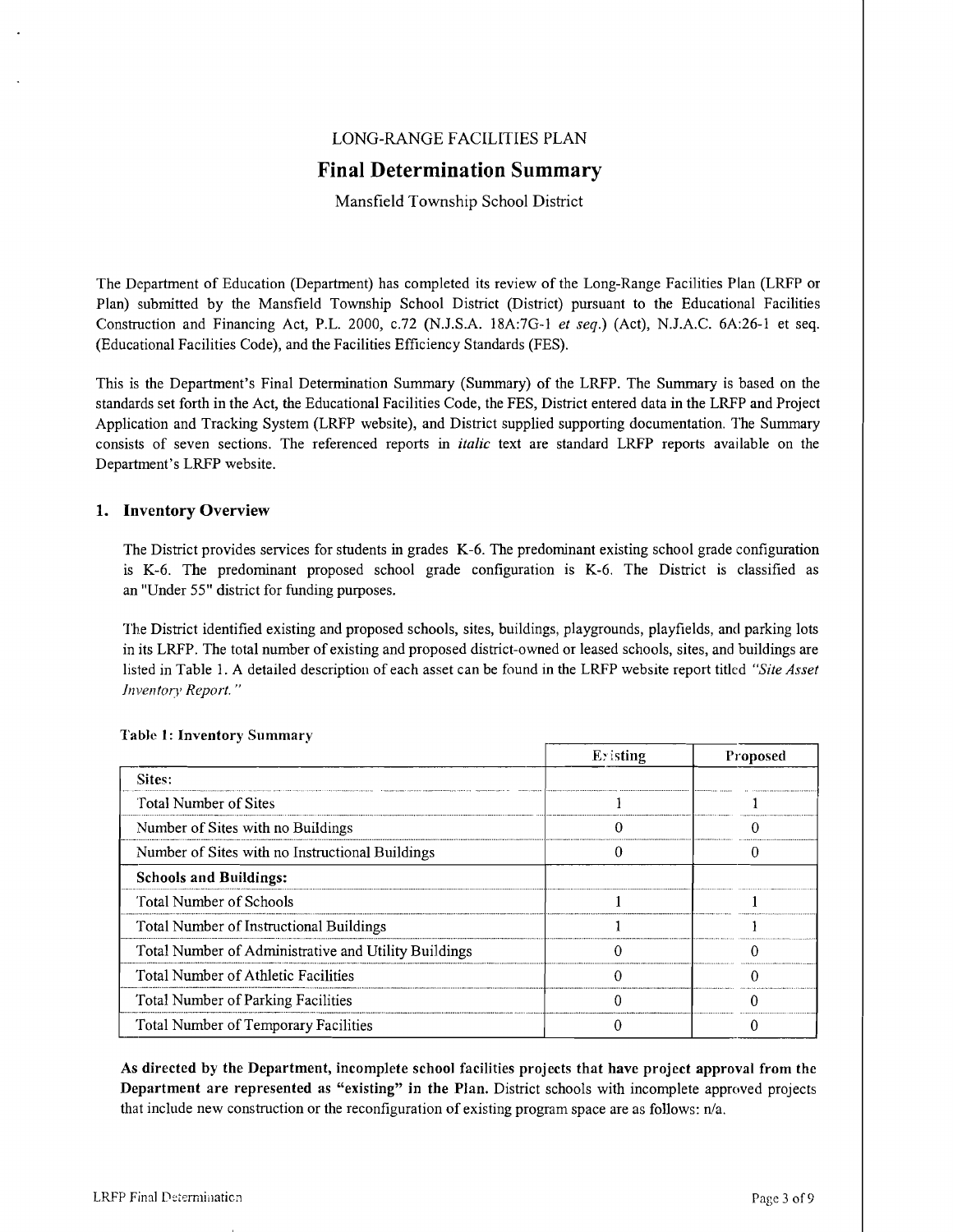Major conclusions are as follows:

- The District is proposing to maintain the existing number of District-owned or leased sites.
- The District is proposing to maintain the existing number of District-owned or operated schools.
- The District is proposing to maintain the existing number of District-owned or leased instructional buildings. The District is proposing to maintain the existing number of District-owned or leased noninstructional buildings.

FINDINGS The Department has detennined that the proposed inventory is adequate for review of the District's LRFP. However, the LRFP detennination does not imply approval of an individual school facilities project listed within the LRFP. The District must submit individual project applications for project approval. If building demolition or replacement is proposed, the District must submit a feasibility study, pursuant to N.J.S.A. 18A:7G-7b, as part of the application for the specific school facilities project.

#### 2. District Enrollments and School Grade Alignments

The District determined the number of students, or "proposed enrollments," to be accommodated in the LRFP on a district-wide basis and in each school. The District's existing and proposed enrolhnents and the cohortsurvival projection provided by the Department on the LRFP website are listed in Table 2. Detailed information can be found in the LRFP website report titled *"Enrollment Projection Detail.* " Existing and proposed school enrollments and grade alignments can be found in the report titled *"Enrollment and School Grade Alignment. "* 

|                             | <b>Actual Enrollments</b><br>2008 school year | <b>District Proposed</b><br><b>Enrollments</b> | Department's LRFP<br><b>Website Projection</b> |
|-----------------------------|-----------------------------------------------|------------------------------------------------|------------------------------------------------|
| Grades K-12:                |                                               |                                                |                                                |
| Grades K-5, including SCSE  | 594                                           | 606                                            | 606                                            |
| Grades 6-8, including SCSE  | 90.                                           | 90                                             | 90                                             |
| Grades 9-12, including SCSE | 0                                             | 0                                              | 0                                              |
| Totals K-12                 | 674                                           | 696                                            | 696                                            |
| Pre-Kindergarten:           |                                               |                                                |                                                |
| Pre-Kindergarten, Age 3     |                                               |                                                |                                                |
| Pre-Kindergarten, Age 4     | 12                                            |                                                |                                                |
| Pre-Kindergarten, SCSE      |                                               |                                                |                                                |

#### Table 2: Enrollment Comparison

*"SCSE"* = *Self-Contained Special Education* 

- The District elected to use the Department's LRFP website projection. Supporting documentation was submitted to the Department as required to justify the proposed enrollments.
- The District is planning for stable enrollments.
- The District is not an ECPA (Early Childhood Program Aid) District.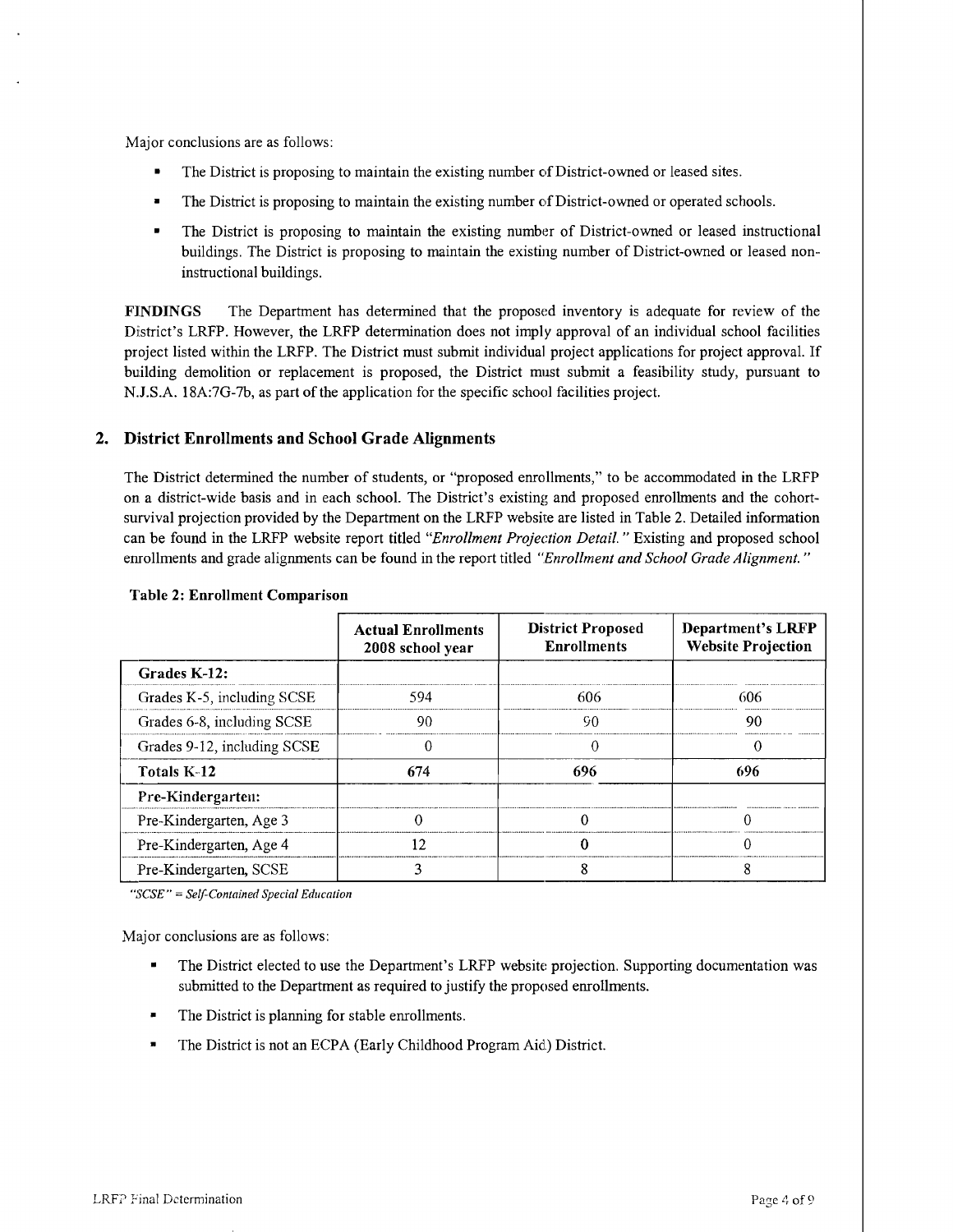FINDINGS The Department has determined that the District's proposed enrollments are supportable for review of the District's LRFP. The Department will require a current enrollment projection at the time an application for a school facilities project is submitted incorporating the District's most recent Fall Enrollment Report in order to verify that the LRFP's planned capacity is appropriate for the updated enrollments.

## 3. FES and District Practices Capacity

The proposed room inventories for each school were analyzed to determine whether the LRFP provides adequate capacity for the proposed enrollments. Two capacity calculation methods, called *"FES Capacity"* and *"District Practices Capacity,* " were used to assess existing and proposed school capacity in accordance with the FES and District program delivery practices. A third capacity calculation, called *"Functional Capacity, "*  determines Unhoused Students and potential State support for school facilities projects. Functional Capacity is analyzed in Section 5 of this Summary.

- *FES Capacity* only assigns capacity to pre-kindergarten *(if district-owned or operated),* kindergarten, general, and self-contained special education classrooms. No other room types are considered to be capacity-generating. Class size is based on the FES and is prorated for classrooms that are sized smaller than FES classrooms. FES Capacity is most accurate for elementary schools, or schools with non-departmentalized programs, in which instruction is "homeroom" based. This capacity calculation may also be accurate for middle schools depending upon the program structure. However, this method usually significantly understates available high school capacity since specialized spaces that are typically provided in lieu of general classrooms are not included in the capacity calculations.
- *District Practices Capacity* allows the District to include specialized room types in the capacity calculations and adjust class size to reflect actual practices. This calculation is used to review capacity and enrollment coordination in middle and high schools.

A capacity utilization factor in accordance with the FES is included in both capacity calculations. A 90% capacity utilization rate is applied to classrooms serving grades K-8. An 85% capacity utilization rate is applied to classrooms serving grades 9-12. No capacity utilization factor is applied to preschool classrooms.

Table 3 provides a summary of existing and proposed district-wide capacities. Detailed information can be found in the LRFP website report titled *"FES and District Practices Capacity. "* 

|                                         | <b>Total FES Capacity</b> | <b>Total District Practices Capacity</b> |
|-----------------------------------------|---------------------------|------------------------------------------|
| (A) Proposed Enrollments                | 704                       | 704                                      |
| (B) Existing Capacity                   | 831.93                    | 729.00.                                  |
| *Existing Capacity Status (B)-(A)       | 127 93                    | 25.00.                                   |
| $(C)$ Proposed Capacity                 | 831.93                    | 729 OO                                   |
| <i>Proposed Capacity Status (C)-(A)</i> | 127.93                    | 25.OO                                    |

#### Table 3: FES and District Practices Capacity Summary

\* Positive numbers signify surplus capacity; negative numbers signify inadequate capacity. Negative values for District *Practices capacity are acceptable* if*proposed enrollments do not exceed* J*00% capacity utilization.* 

- The District has appropriately coordinated proposed school capacities and enrollments in the LRFP.
- <sup>1</sup> Adequate justification has been provided by the District if capacity for a school deviates from the proposed enrollments by more than 5%.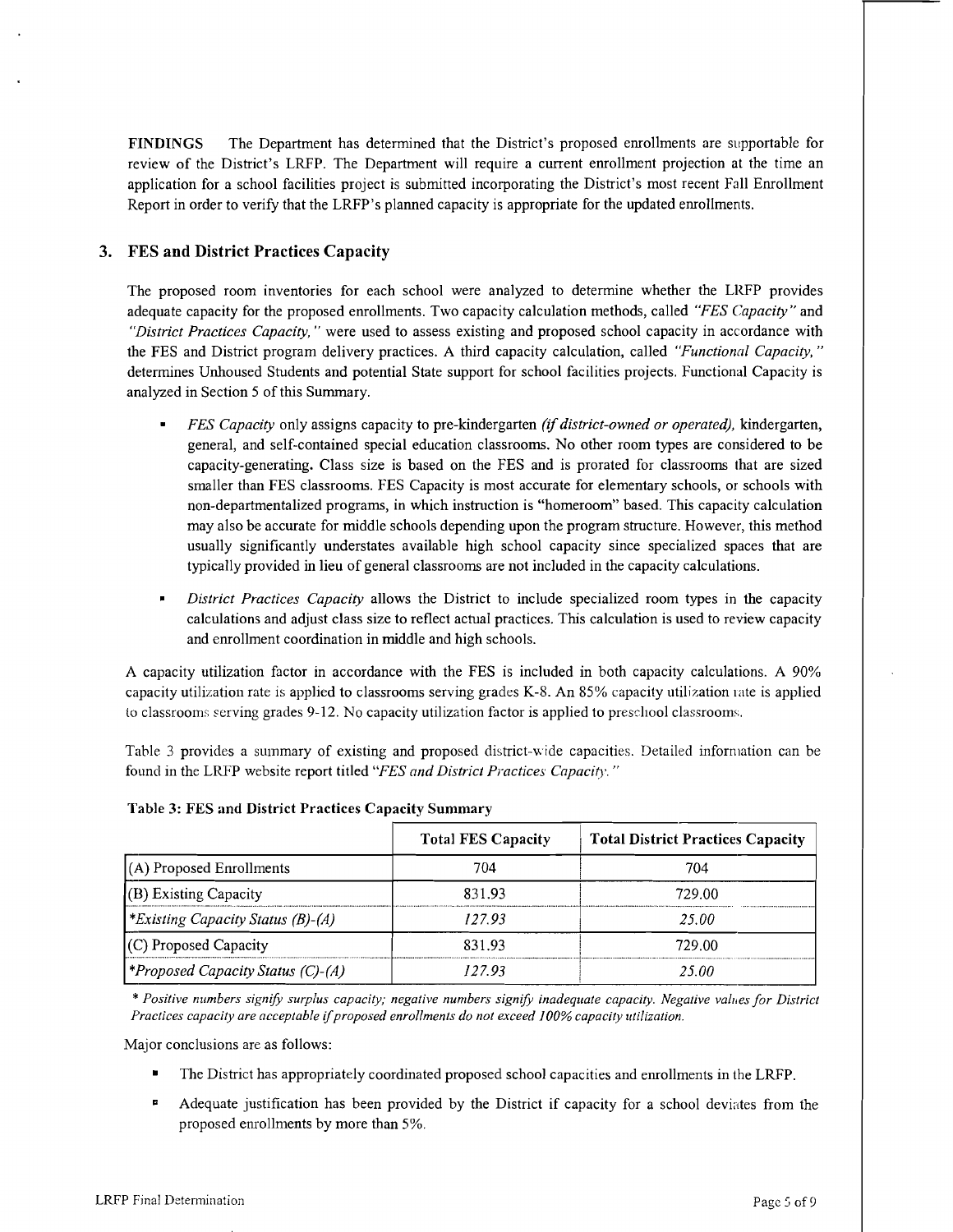FINDINGS The Department has determined that the proposed District capacity, in accordance with the proposed enrollments, is adequate for review of the District's LRFP. The Department will require a current enrollment projection at the time an application for a school facilities project is submitted, incorporating the District's most recent Fall Enrollment Report, in order to verify that the LRFP's planned capacity meets the District's updated enrollments.

## 4. Functional Capacity and Unhoused Students Prior to Proposed Work

*Functional Capacity* was calculated and compared to the proposed enrollments to provide a preliminary estimate of Unhoused Students and new construction funding eligibility. Functional Capacity is the adjusted gross square footage of a school building *(total gross square feet minus excluded space)* divided by the minimum area allowance per Full-time Equivalent student for the grade level contained therem. Unhoused Students is the number of students projected to be enrolled in the District that exceeds the Functional Capacity of the District's schools pursuant to N.J.A.C.  $6A:26-2.2(c)$ .

*"Excluded Square Feet"* in the LRFP Functional Capacity calculation includes (1) square footage exceeding the FES for any pre-kindergarten, kindergarten, general education, or self-contained special education classroom; (2) grossing factor square footage *(corridors, stairs, mechanical rooms, etc.)* that exceeds the FES allowance, and (3) square feet proposed to be demolished or discontinued from use. Excluded square feet may be revised during the review process for individual school facilities projects.

Table 4 provides a preliminary assessment of Functional Capacity, Unhoused Students, and Estimated Maximum Approved Area for the various grade groups in accordance with the FES. Detailed information concerning the calculation and preliminary excluded square feet can be found in the LRFP website reports titled *"Functional Capacity and Unhoused Students"* and *"Functional Capacity Excluded Square Feet. "* 

|                      |            | в          |             |                |                          |
|----------------------|------------|------------|-------------|----------------|--------------------------|
|                      |            | Estimated  |             | Đ              | $E \circ C \times D$     |
|                      | А          | Existing   | $C = A - B$ | Area           | <b>Estimated Maximum</b> |
|                      | Proposed   | Functional | Unhoused    | Allowance      | Approved Area for        |
|                      | Enrollment | Capacity   | Students    | (gsf/students) | <b>Unhoused Students</b> |
| Elementary $(K-5)^*$ | 606        | 627.56     |             | 125.00         |                          |
| Middle $(6-8)$       | 90         | 93.20      |             | 134.00         |                          |
| $High (9-12)$        |            |            | 0           | 151.00         |                          |
| Totals K-12          |            | 720.76     |             |                |                          |

Table 4: Functional Capacity and Unhoused Students Prior to Proposed Work

\**Pre-kindergarten students are not included in the calculations.* 

- The calculations for "Estimated Existing Functional Capacity" include school facilities projects that have been approved by the Department but were not under construction or complete at the time of Plan submission.
- The District, based on the preliminary LRFP assessment, does not have Unhoused Students for the following FES grade groups: Grades K-5.
- The District, based on the preliminary LRFP assessment, has Unhoused Students for the following FES grade groups: n/a.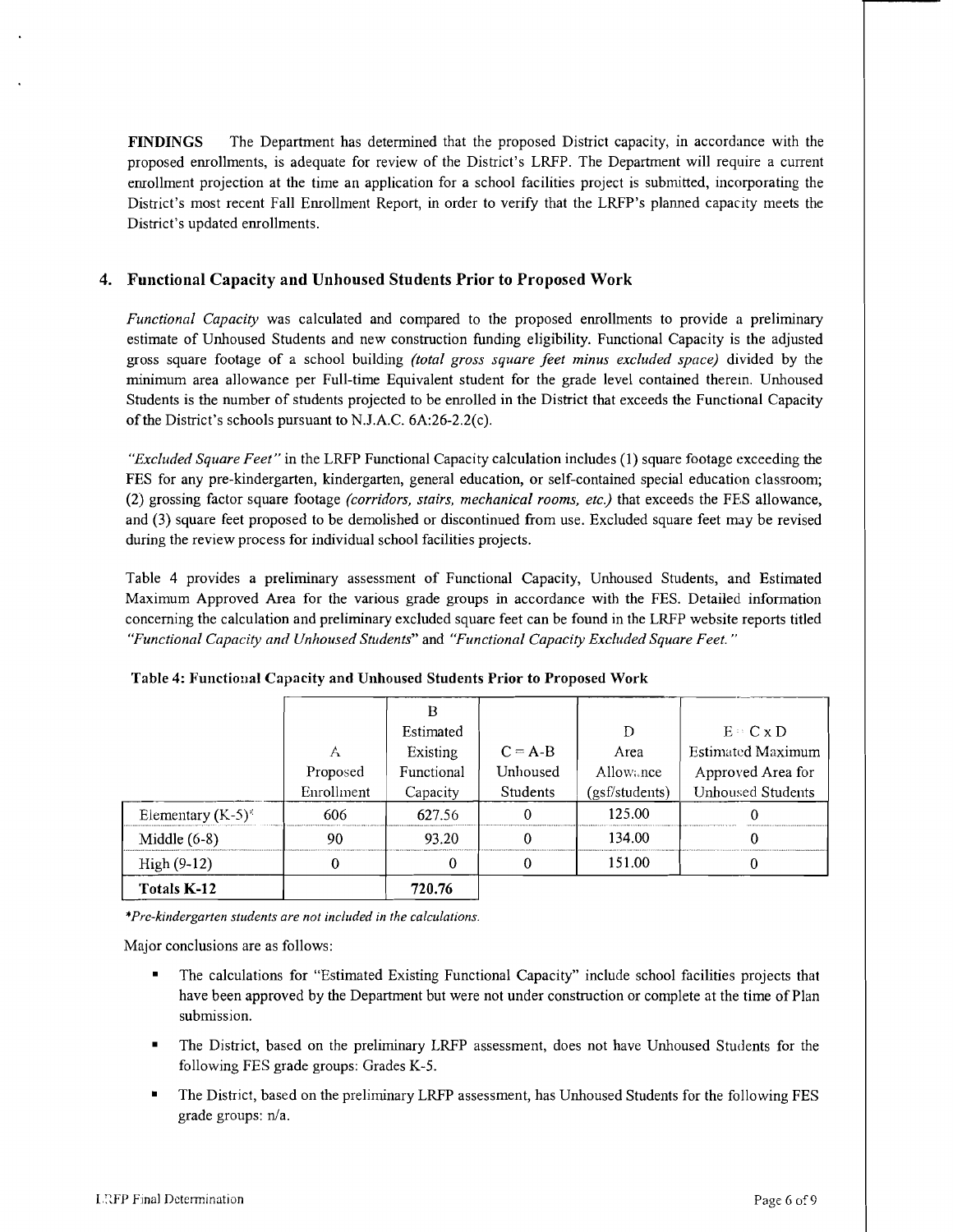- The District is not an ECPA district. Therefore, pre-kindergarten students are not included in the calculations. Unhoused pre-kindergarten self-contained special education students are eligible for State support. A determination of square footage eligible for State support will be made at the time an application for a specific school facilities project is submitted to the Department for review and approval.
- The District is not proposing to demolish or discontinue the use of existing District-owned instructional space. The Functional Capacity calculation excludes square feet proposed to be demolished or discontinued for the following FES grade groups: n/a.

FINDINGS Functional Capacity and Unhoused Students calculated in the LRFP are preliminary estimates. Justification for square footage in excess of the FES and the determination of additional excluded square feet, Preliminary Eligible Costs (PEC), and Final Eligible Costs (FEC) will be included in the review process for specific school facilities projects. A feasibility study undertaken by the District is required if building demolition or replacement is proposed per NJ.A.C. 6A:26-2.3(b)(10).

## 5. Proposed Work

The District was instructed to review the condition of its facilities and sites and to propose corrective *"system"*  and *"inventory"* actions in its LRFP. *"System"* actions upgrade existing conditions without changing spatial configuration or size. Examples of system actions include new windows, finishes, and mechanical systems. *"Inventory"* actions address space problems by removing, adding, or altering sites, schools, buildings and rooms. Examples of inventory actions include building additions, the reconfiguration of existing walls, or changing room use.

Table 5 summarizes the type of work proposed in the District's LRFP for instructional buildings. Detailed information can be found in the LRFP website reports titled *"Site Asset Inventory," "LRFP Systems Actions Summary,* " *and "LRFP Inventory Actions Summary. "* 

| <b>Type of Work</b>                                            | Work Included in LRFP |  |  |
|----------------------------------------------------------------|-----------------------|--|--|
| <b>System Upgrades</b>                                         | Ves                   |  |  |
| <b>Inventory Changes</b>                                       |                       |  |  |
| Room Reassignment or Reconfiguration                           |                       |  |  |
| <b>Building Addition</b>                                       |                       |  |  |
| New Building                                                   |                       |  |  |
| Partial or Whole Building Demolition or Discontinuation of Use |                       |  |  |
| New Site                                                       |                       |  |  |

#### Table 5: Proposed Work for Instructional Buildings

- The District has proposed system upgrades in one or more instructional buildings.
- The District has not proposed inventory changes, in one or more instructional buildings.
- The District has not proposed new construction in lieu of rehabilitation in one or more instructional buildings.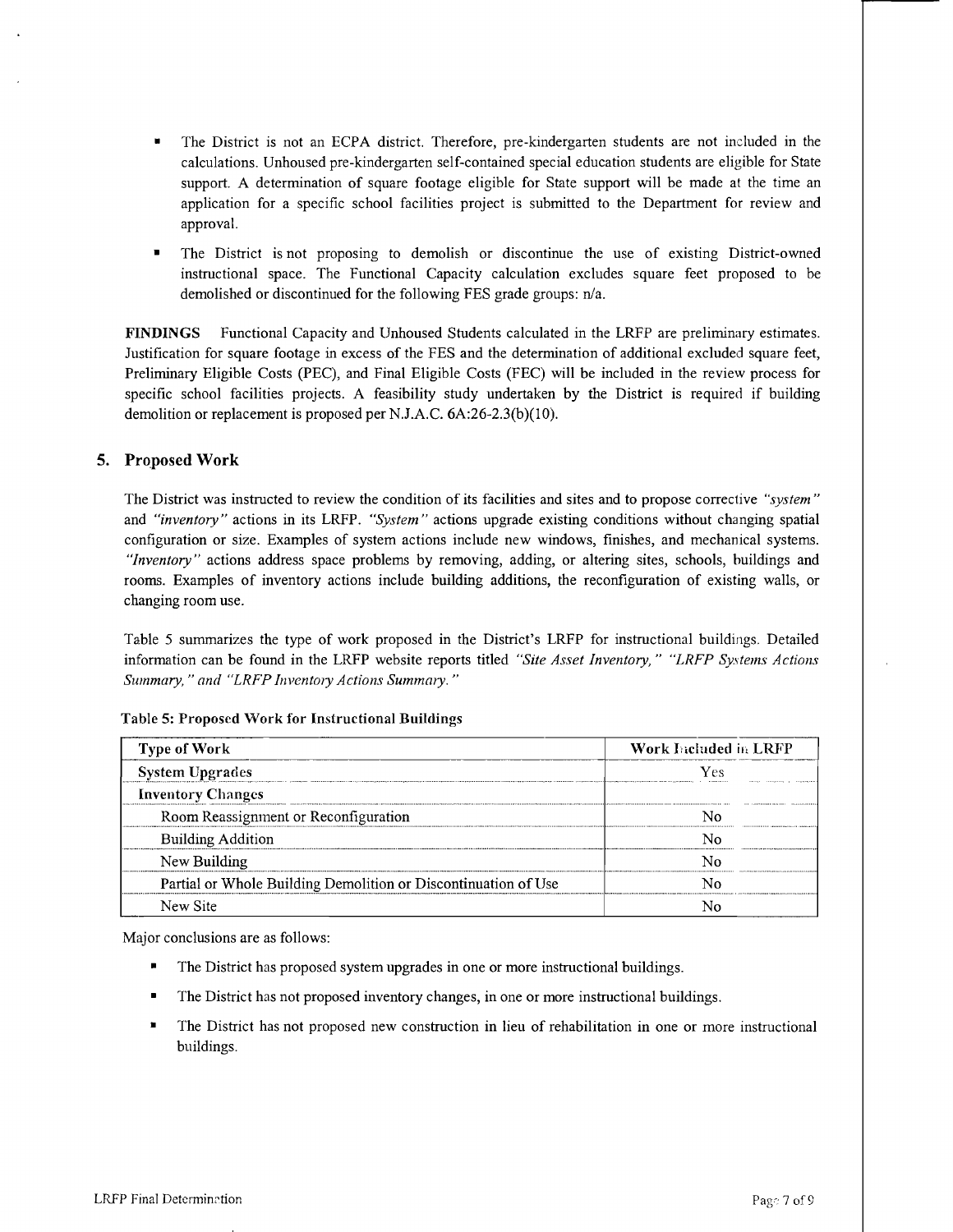Please note that costs represented in the LRFP are for capital planning purposes only. Estimated costs are not intended to represent preliminary eligible costs or final eligible costs of approved school facilities projects.

The Act (N.J.S.A. 18A:7G-7b) provides that all school facilities shall be deemed suitable for rehabilitation unless a pre-construction evaluation undertaken by the District demonstrates to the satisfaction of the Commissioner that the structure might pose a risk to the safety of the occupants even after rehabilitation or that rehabilitation is not cost-effective. Pursuant to N.J.A.C. 6A:26-2.3(b)(1O), the Commissioner may identify school facilities for which new construction is proposed in lieu of rehabilitation for which it appears from the information presented that new construction is justified, provided, however, that for such school facilities so identified, the District must submit a feasibility study as part of the application for the specific school facilities project. The cost of each proposed building replacement is compared to the cost of additions or rehabilitation required to eliminate health and safety deficiencies and to achieve the District's programmatic model.

Facilities used for non-instructional or non-educational purposes are ineligible for State support under the Act. However, projects for such facilities shall be reviewed by the Department to determine whether they are consistent with the District's LRFP and whether the facility, if it is to house students (full or part time) conforms to educational adequacy requirements. These projects shall conform to all applicable statutes and regulations.

FINDINGS The Department has determined that the proposed work is adequate for review of the District's LRFP. However, Department approval of proposed work in the LRFP does not imply that the District may proceed with a school facilities project. The District must submit individual project applications with cost estimates for Department project approval. Both school facilities project approval and other capital project review require consistency with the District's approved LRFP.

## 6. Functional Capacity and Unhoused Students After Completion of Proposed Work

The *Functional Capacity* of the District's schools *after* completion of the scope of work proposed in the LRFP was calculated to highlight any remaining Unhoused Students.

Table 6 provides a preliminary assessment of Unhoused Students and Estimated Remaining Maximum Area after completion of new construction proposed in the LRFP, if applicable. Detailed information concerning the calculation can be found in the website report titled *"Functional Capacity and Unhoused Students"* 

|                      | Estimated     |            |                |                | Estimated    |
|----------------------|---------------|------------|----------------|----------------|--------------|
|                      | Maximum       |            | Proposed       |                | Maximum Area |
|                      | Approved Area |            | Functional     | Unhoused       | for Unhoused |
|                      | for Unhoused  | Total New  | Capacity after | Students after | Students     |
|                      | Students      | <b>GSF</b> | Construction   | Construction   | Remaining    |
| Elementary $(K-5)^*$ |               | 0          | 627.56         |                |              |
| Middle $(6-8)$       |               |            | 93.20          |                |              |
| $High (9-12)$        |               | 0          |                | 0              |              |
| Totals K-12          |               |            | 720.76         |                |              |

## Table 6: Functional Capacity and Unhoused Students After Completion of Proposed Work

*\*Pre-killdergarten students are not included in the calculations.*